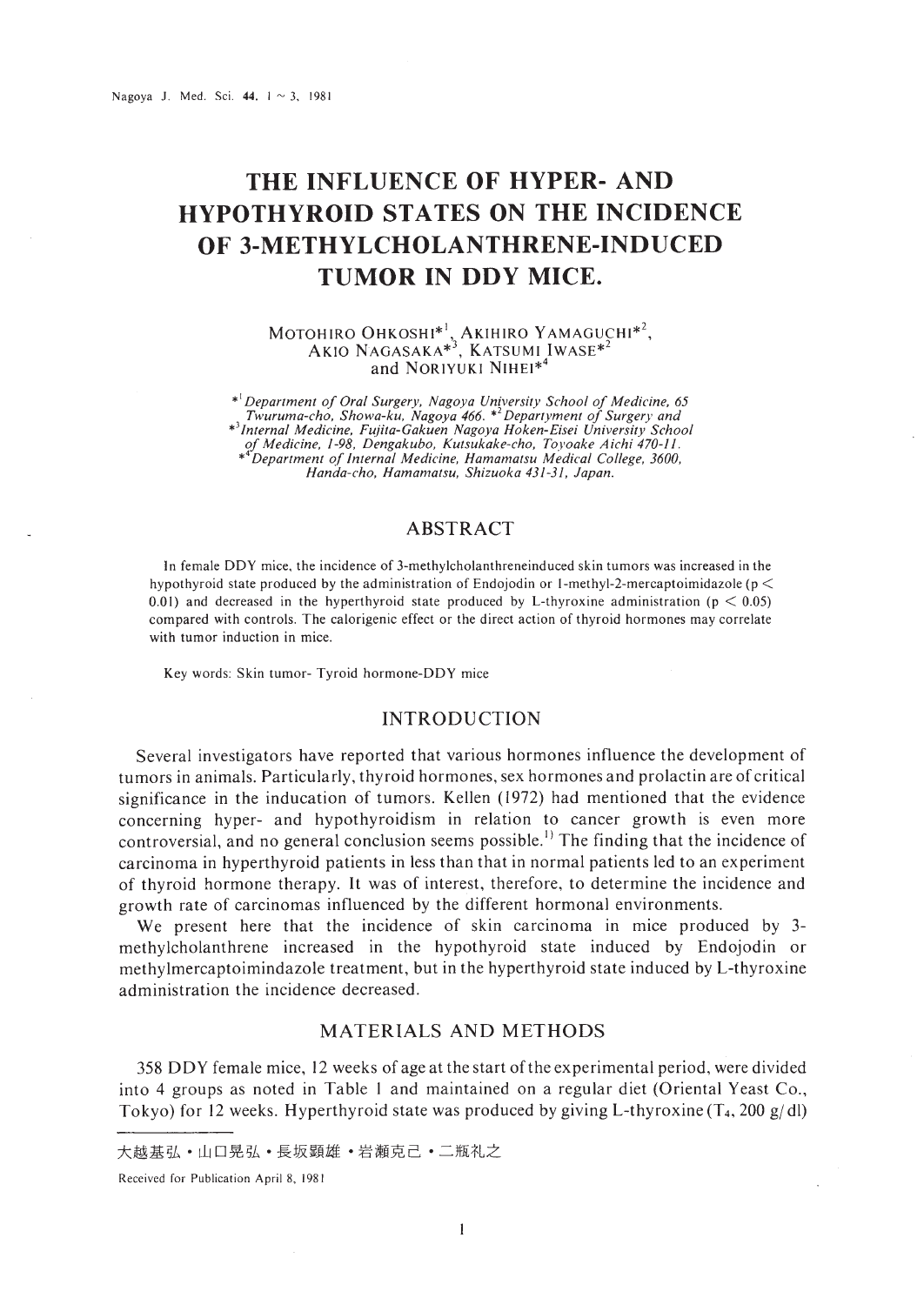of drinking water ad libitum and hypothyroid state was produced by intraperitoneal injection of 0.06 ml of Endojodin (Hexamethyl diaminoisopropanol-diiodide concentration iodide 0.118 g/ml, Bayer Co. Ltd) (20  $w/v\%$  solution) every other day or by giving 1-methyl-2mercaptoimidazole (MMI) (20 mg/dl) of drinking water.

0.05 ml of 3-methylcholanthrene (MCA) (3 mg was dissolved in 1 ml of acetone) was administered by painting the skin on the shaved back of each mouse twice a week for 3 months.

The observation period to determine the tumor incidence was 3 months. Then all animals were killed and weighed, but these which died during the experiment were deleted from the final result. The tumors were extirpated, weighed and examined histopathologically.

Blood samples were collected by ocular sinus puncture under light ether anesthesia and were centrifuged. The sera thus obtained were frozen and stored until assayed. Serum triiodothyronine  $(T_3)$  and thyroxine  $(T_4)$  levels were determined by a double antibody radioimmunoassay technique using a commercial kit (Dainabbott Laboratories).

### RESULTS

A retardation of body growth of mice was observed in Endojodin, MMI and L-T<sub>4</sub> treatment (8% decrease in mice treated with Endojodin, 14% in those with MMI and 19% in those with L-T<sub>4</sub>, as compared with control mice). Histologically, all the skin tumors developed in the mice were found to be of squamous cell carcinoma.

The animals which received Endojodin or MMI showed a significant increase in the incidence of skin cancers at both the 2nd and 3rd month, as compared with the control animals. On the contrary, the slight decrease in incidence of the tumor was observed in mice receiving L-T<sub>4</sub>, for 2 months, but 3 months after L-T<sub>4</sub> treatment there was no significant difference in tumor incidence between  $T_4$  the animals treated with  $T_4$  and the control animals. **In** this experimental period, hyper- or hypothyroid state gave statistically no significant effect on the tumor growth compared with the control (Table I).

#### DISCUSSION

There are many reports that calorigenic effects of various thyroid states influence the incidence and the rate of growth of breast cancer which is hormone dependent. Jull et at.,  $(1960)$ ,<sup>2)</sup> Eskin *et al.* (1968),<sup>3)</sup>, and Chen *et al.*  $(1977)$ <sup>4)</sup> indicated the increment in mammary tumor growth, accompanied by the significant elevation of serum prolactin levels, and this tumor growth was inhibited by 2-bromo- $\alpha$ -ergocryptine (CB-154) which blocked prolactin release from the anterior pituitary. From our observation about skin cancer produced by MCA, it was evident that the hypothyroid state shortened the latent periods in induction of tumors, while the hyperthyroid state was contrary. However tumor incidence was not always parallel with serum thyroid hormone level (Table 1, 2).

Baker and Yaffe  $(1975)^{5}$  have reported that in hyperthyroid rats fewer chemically induced tumors developed which were hormone-independent. Thus, the other mechanism for tumor induction or growth, namely the calorigenic effect or the direct action of thyroid hormones, can not be completely ruled out.